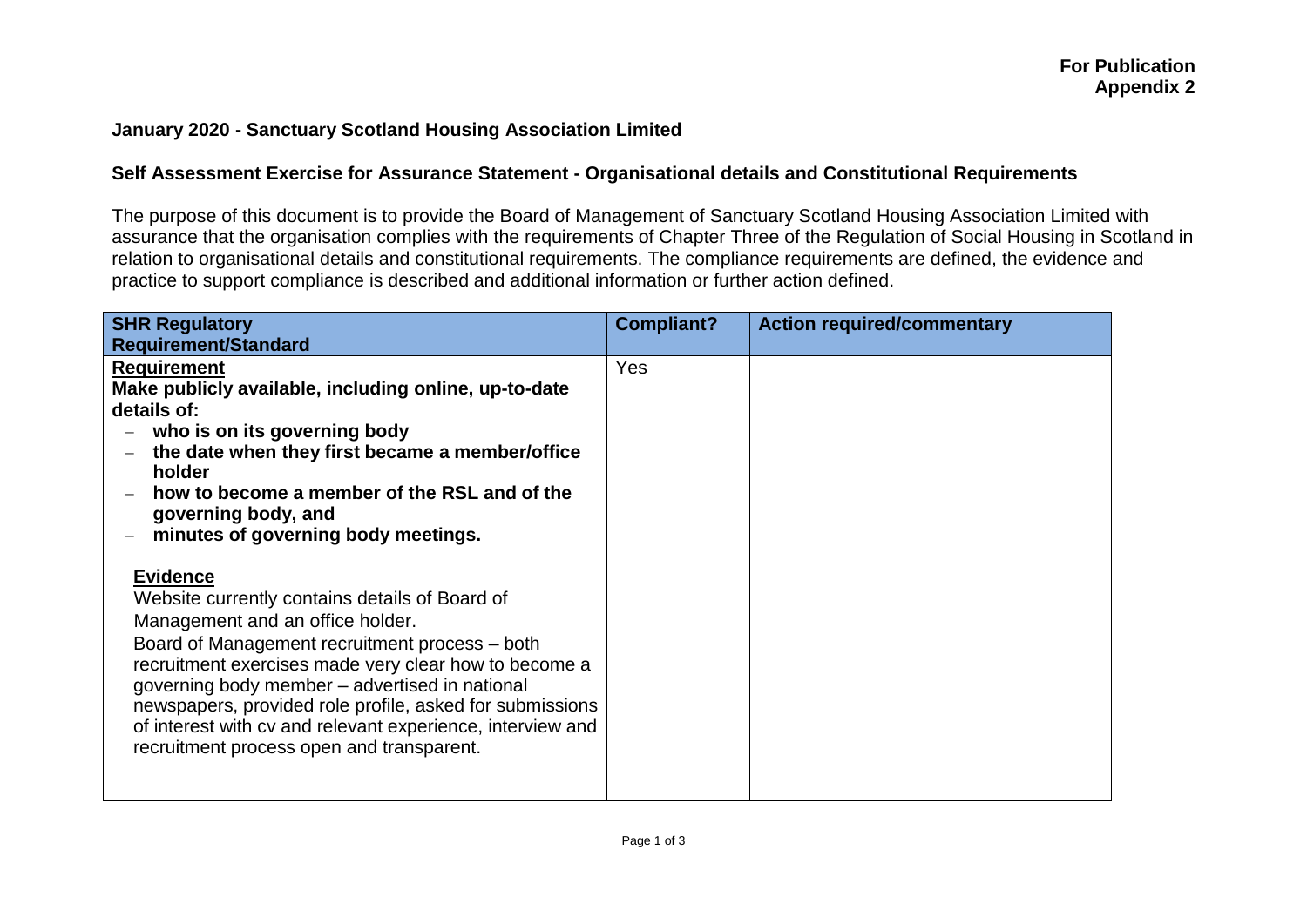## **For Publication Appendix 2**

| <b>SHR Regulatory</b>                                                                                                                                                                                                                                                  | <b>Compliant?</b> | <b>Action required/commentary</b> |
|------------------------------------------------------------------------------------------------------------------------------------------------------------------------------------------------------------------------------------------------------------------------|-------------------|-----------------------------------|
| <b>Requirement/Standard</b>                                                                                                                                                                                                                                            |                   |                                   |
| Freedom of Information duty to publish compliance -<br>extensive information on governing body and how we                                                                                                                                                              |                   |                                   |
| made decisions contained on website as part of our                                                                                                                                                                                                                     |                   |                                   |
| Guide to publication – complies with all requirements                                                                                                                                                                                                                  |                   |                                   |
| listed above                                                                                                                                                                                                                                                           |                   |                                   |
|                                                                                                                                                                                                                                                                        |                   |                                   |
| <b>Requirement</b>                                                                                                                                                                                                                                                     | <b>YES</b>        |                                   |
| Keep up-to-date organisational details in the Register<br>of Social Landlords, by maintaining the information<br>provided through the Landlord Portal.                                                                                                                 |                   |                                   |
| Evidence                                                                                                                                                                                                                                                               |                   |                                   |
| Yes organisational details updated as and when required -<br>responsibility for ensuring this is done lies with the Director<br>of Sanctuary Scotland and Head of Governance. For<br>example recent additional governing body members added<br>via portal by Director. |                   |                                   |
| <b>Requirement</b>                                                                                                                                                                                                                                                     | <b>YES</b>        |                                   |
| The constitution of the RSL must comply with all<br>legislative requirements under the 2010 Act and the                                                                                                                                                                |                   |                                   |
| <b>SHR Constitutional Standards</b>                                                                                                                                                                                                                                    |                   |                                   |
| Evidence                                                                                                                                                                                                                                                               |                   |                                   |
| Rule of the Association - these are based on the<br>$\bullet$<br>SFHA model, which were updated in 2019 pre-<br>merger and approved by the Scottish Housing<br>Regulator;                                                                                              |                   |                                   |
| The composition of our Board of Management and<br>Area committees is consistent with our Rules;<br>Role profile for our board members;                                                                                                                                 |                   |                                   |
| Terms of Reference for our Area committees                                                                                                                                                                                                                             |                   |                                   |